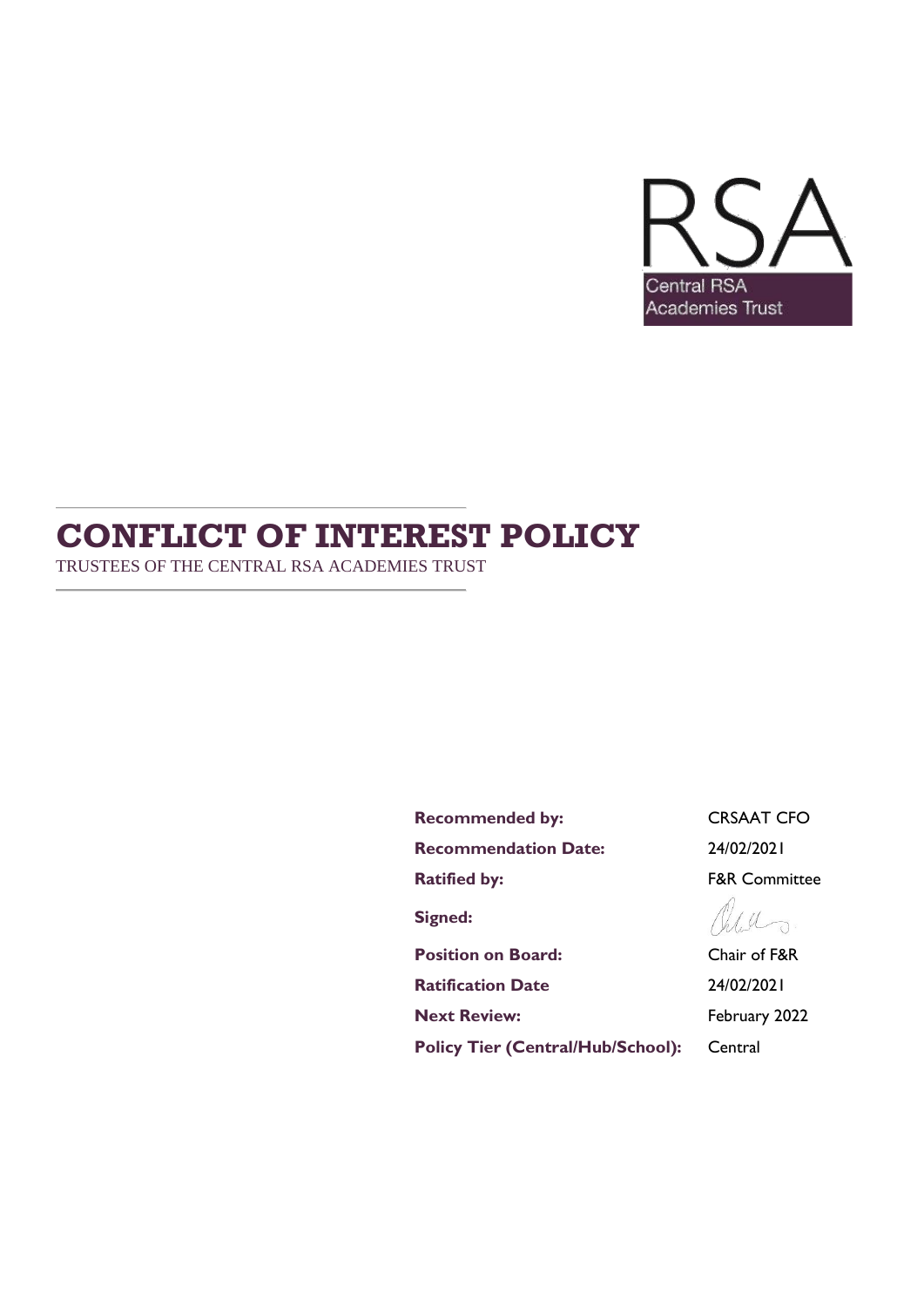

# **STATEMENT OF INTENT**

This policy sets out the framework for ensuring that the decisions and decision-making processes at the Central RSA Academies Trust (the Trust) are, and are seen to be, free from personal bias and do not unfairly favour any individual or company connected with the Trust.

Trustees have an obligation to act in the best interests of the Academies in the Trust and, in accordance with its Articles of Association, in order to avoid situations where there may be a potential conflict of interest.

Situations may arise where family interests or loyalties conflict with those of the Trust. They may create problems as they can inhibit free discussions, result in decisions or actions that are not in the interests of the Trust and risk the impression that the Academy has acted improperly.

The Central RSA Academies Trust therefore intends to:

- Ensure that every Trustee understands what constitutes a conflict of interest and that they have a responsibility to identify and declare any conflicts that might arise.
- Record the conflict and the actions taken to ensure that the conflict does not affect the decision-making of the Central RSA Academies Trust.

# **1. LEGAL FRAMEWORK**

- 1.1. This policy's framework is based on the following legislation and statutory guidance and takes into account the Academy Trust's governing documents:
	- Academies Funding Agreements
	- Academies Financial Handbook 2020, Education Skills Funding Agency
	- Companies Act 2006
	- The Essential Trustee: What you need to know, Charity Commission
	- Conflicts of Interest: A Guide for Charity Trustees, Charity Commission

# **2. DEFINITION**

2.1. The Central RSA Academy Trust adopts the definition of the Charity Commission, which states that a conflict of interest is any situation where a Governor's/Trustee's/Member's personal interests or loyalties could, or could be seen, to prevent the Trustee from making a decision in the best interests of the Academy.

#### **3. IDENTIFYING CONFLICTS OF INTEREST**

- 3.1. The Central RSA Academies Trust expects individual trustees and governing bodies to be able to identify any conflicts of interest at an early stage.
- 3.2. Individual Governors/Trustees/Members who fail to identify and declare any conflicts of interest will also fail to comply with their personal legal responsibility to avoid conflicts of interest and act only in the best interest of the Trust and its students.
- 3.3. The Trust must ensure that any conflicts of interest do not prevent it from making a decision only in the best interests of the Trust and its students.
- 3.4. The Trust will maintain a register of interests, in accordance with the Conflicts of Interest procedure, which is kept by the Head of Corporate Services.

# **4. INTERESTS WHICH SHOULD BE DECLARED**

- 4.1. In accordance with the Academies Financial Handbook 2020, section 2.50 the Central RSA Academies Trust must capture relevant business and pecuniary interests of members, trustees and senior employees, including:
	- i. directorships, partnerships and employments with businesses that provide goods and services to the trust;
	- ii. trusteeships and governorships including at other educational institutions and charities irrespective of whether there is a trading relationship with the trust; and
	- iii. for each interest: the name of the business, the nature of the business, the nature of the interest, and the date the interest began.